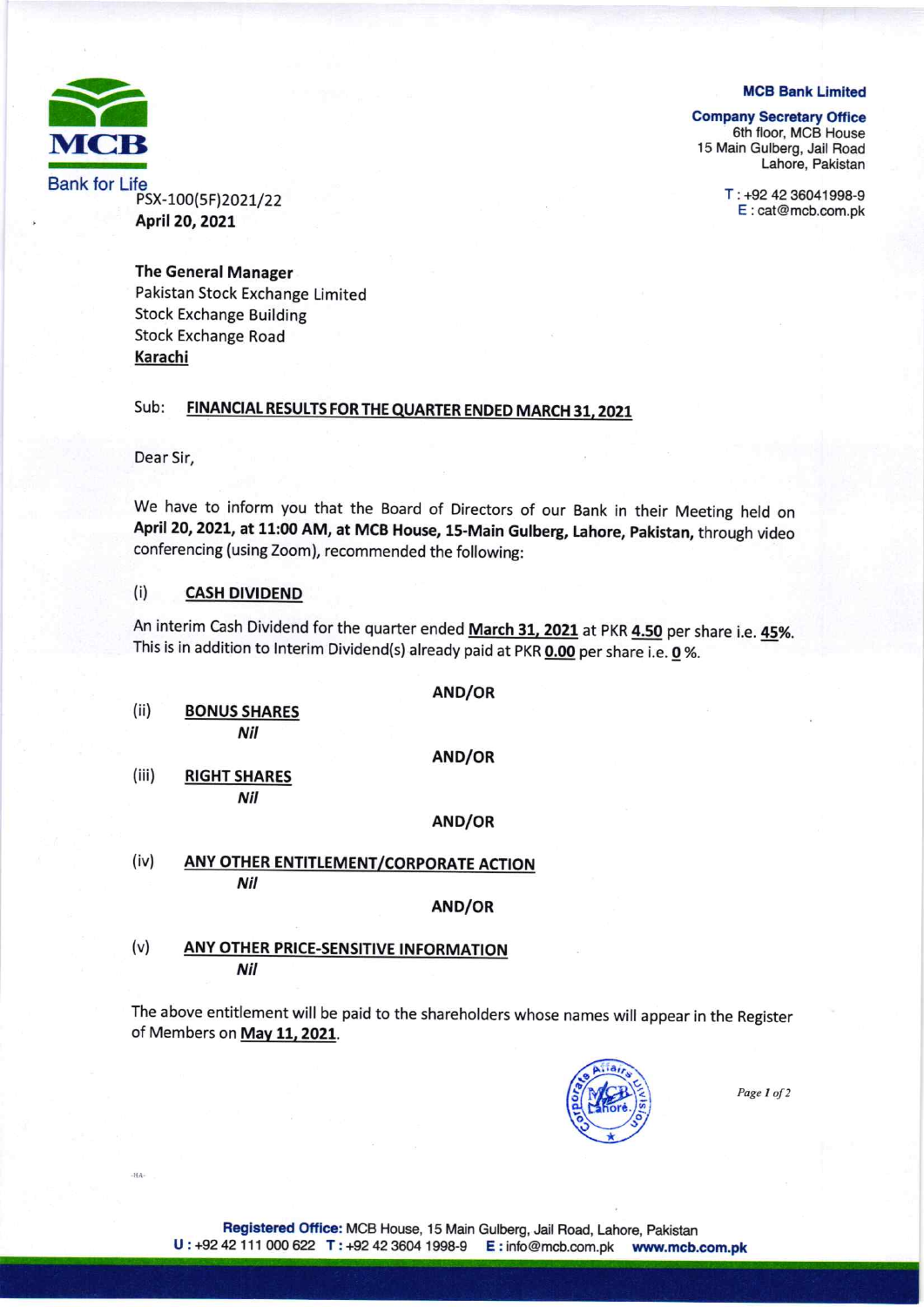## **MCB Bank Limited**



**Company Secretary Office** 

6th floor, MCB House 15 Main Gulberg, Jail Road Lahore, Pakistan

> T: +92 42 36041998-9 E:cat@mcb.com.pk

The Share Transfer Books of the Bank will be closed from May 12, 2021 to May 19, 2021 (both days inclusive). Transfers received at M/s THK Associates (Pvt.) Limited, Plot No. 32-C, Jami Commercial Street 2, D.H.A., Phase VII, Karachi, at the close of business on May 11, 2021, will be treated in time for the purpose of above entitlement to the transferees.

The Quarterly Report of the Bank for the period ended March 31, 2021 will be transmitted through PUCARS separately, within the specified time.

Yours truly,



-11A

**Fida Ali Mirza** Company Secretary

Encl: As above

Page 2 of 2